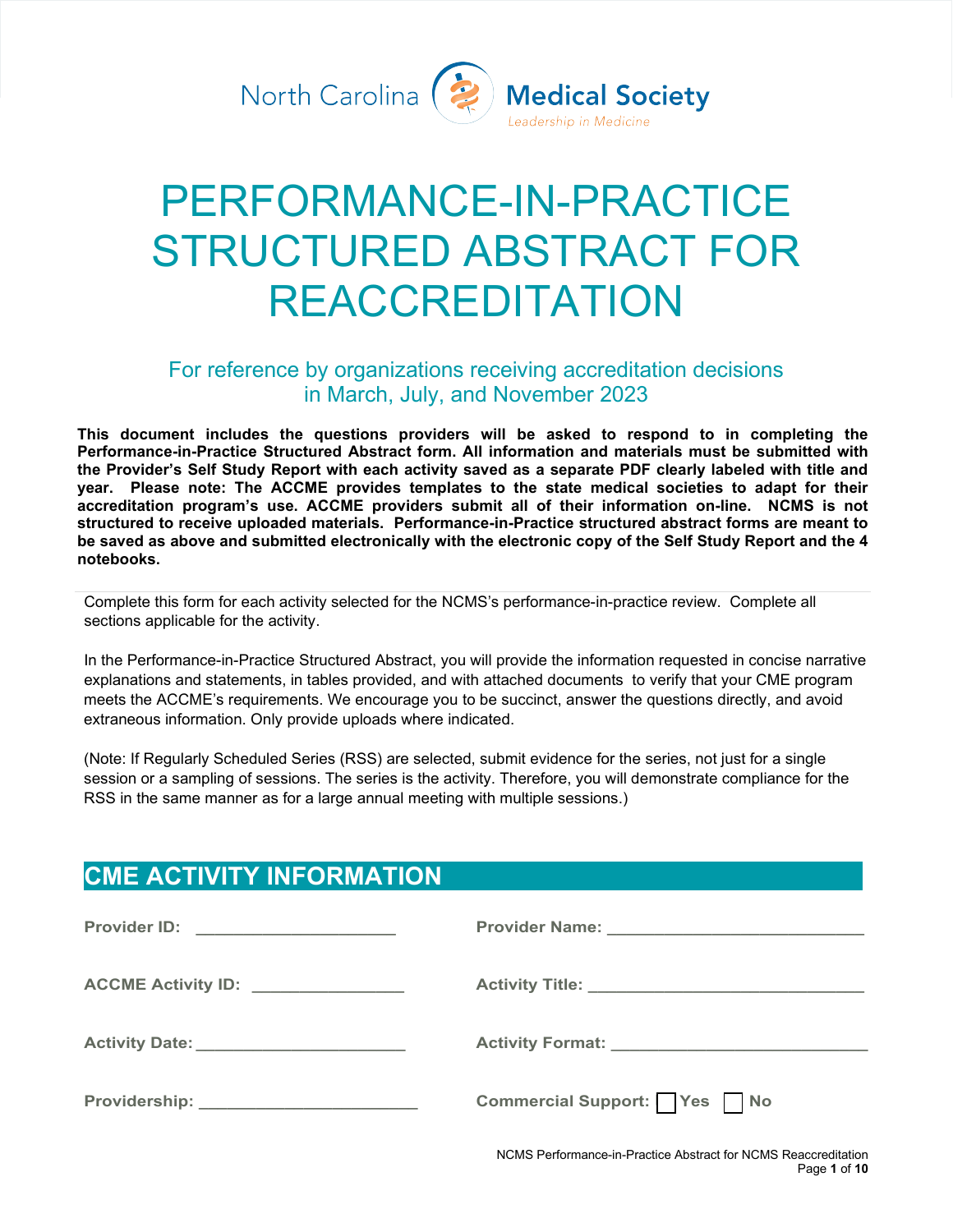# **EDUCATIONAL PLANNING AND EVALUATION**

**EDUCATIONAL NEEDS (Formerly Criterion 2)**

The provider incorporates into CME activities the educational needs (knowledge, competence, or performance) that underlie the professional practice gaps of their own learners.

**State the professional practice gap(s) of your learners on which the activity was based.** 

**Check the educational need(s) that apply to this activity:**

**Knowledge**

**Competence**

**Performance**

**State the educational need(s) that you determined to be the cause of the professional practice gap(s).**

**DESIGNED TO CHANGE (Formerly Criterion 3)**

The provider generates activities/educational interventions that are designed to change competence, performance, or patient outcomes as described in its mission statement.

**Explain what competence, performance, or patient outcome this activity was designed to change.**

**APPROPRIATE FORMATS (Formerly Criterion 5)**

The provider chooses educational formats for activities/interventions that are appropriate for the setting, objectives, and desired results of the activity.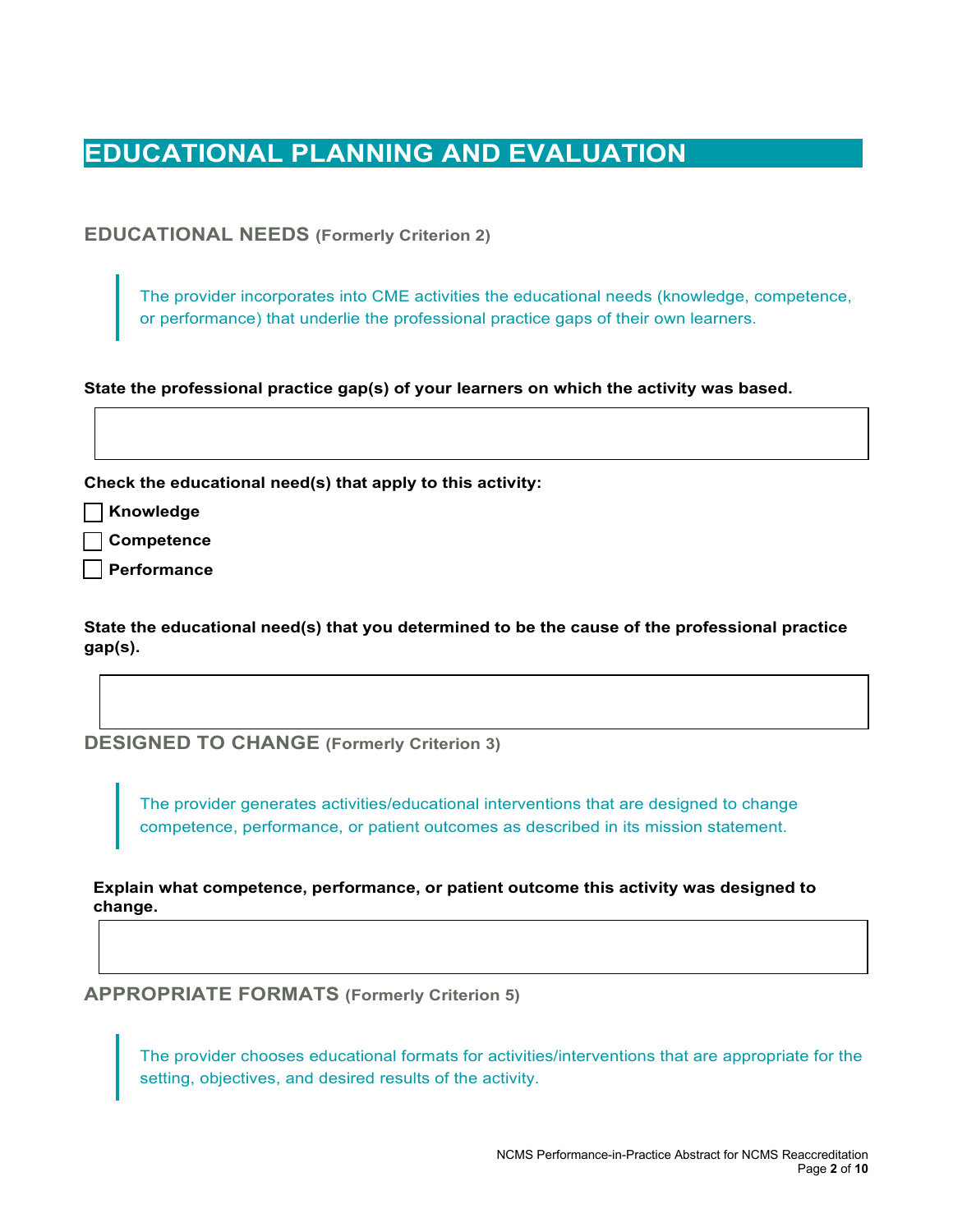**COMPETENCIES (Formerly Criterion 6)**

The provider develops activities/educational interventions in the context of desirable physician attributes [e.g., Institute of Medicine (IOM) competencies, Accreditation Council for Graduate Medical Education (ACGME) Competencies].

**Select the desirable physician attribute(s) this activity addresses. The list below includes the Competencies of: ACGME/ABMS, Institute of Medicine, and Interprofessional Education Collaborative, or you may enter other competencies recognized by your organization.**

#### **Select all that apply:**

- **Patient Care and Procedural Skills**
- **Medical Knowledge**
- **Quality Improvement**
- **Practice-Based Learning and Improvement**
- **Interpersonal and Communication Skills**
- **Professionalism**
- **Systems-Based Practice**
- **Provide Patient-Centered Care**
- **Work in Interdisciplinary Teams**
- **Employ Evidence-Based Practice**
- **Utilize Informatics**
- **Values/Ethics for Interprofessional Practice**
- **Roles/Responsibilities**
- **Interprofessional Communication**
- **Teams and Teamwork**
- **Other: Please list other competencies, if applicable:**

**ANALYZES CHANGE (Formerly Criterion 11)**

The provider analyzes changes in learners' (competence, performance, or patient outcomes) achieved as a result of the overall program's activities/educational interventions.

**Describe the strategies used to obtain data or information about changes achieved in learners' competence or performance or patient outcomes as a result of their participation in this activity, including, for example, questions you asked the learner about changes in competence or performance or other change data such as quality improvement or patient outcomes.**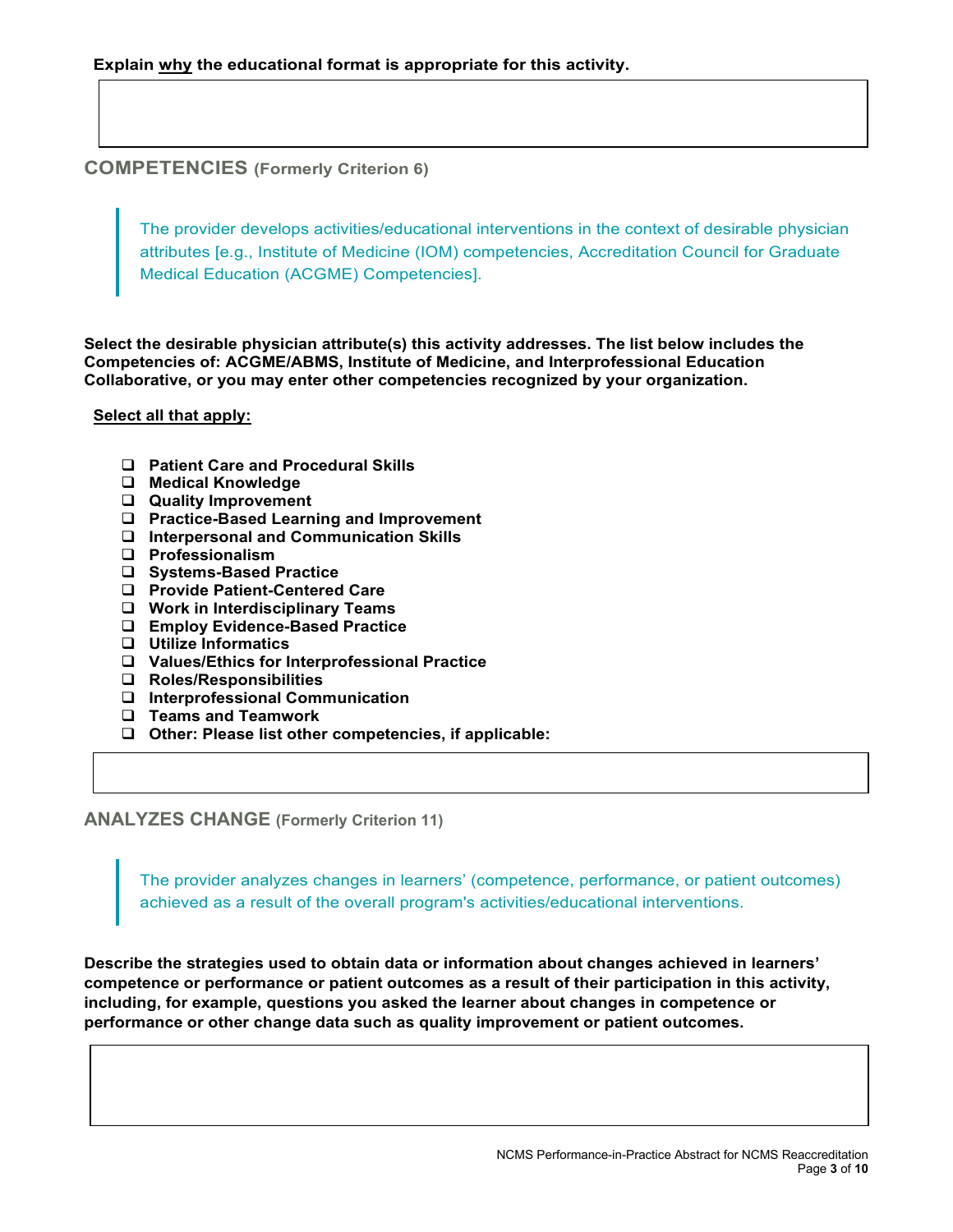**Attach the compiled or summative data or information generated from this activity about changes achieved in learners' competence or performance or patient outcomes. Ensure that attachments are readable for the surveyors.**

# **STANDARDS FOR INTEGRITY AND INDEPENDENCE IN ACCREDITED CONTINUING EDUCATION**

**STANDARD 1: ENSURE CONTENT IS VALID (Formerly CME Clinical Content Validation Policy and Criterion 10 SCS 5.2)**

Accredited providers are responsible for ensuring that their education is fair and balanced and that any clinical content presented supports safe, effective patient care.

- 1. All recommendations for patient care in accredited continuing education must be based on current science, evidence, and clinical reasoning, while giving a fair and balanced view of diagnostic and therapeutic options.
- 2. All scientific research referred to, reported, or used in accredited education in support or justification of a patient care recommendation must conform to the generally accepted standards of experimental design, data collection, analysis, and interpretation.
- 3. Although accredited continuing education is an appropriate place to discuss, debate, and explore new and evolving topics, these areas need to be clearly identified as such within the program and individual presentations. It is the responsibility of accredited providers to facilitate engagement with these topics without advocating for, or promoting, practices that are not, or not yet, adequately based on current science, evidence, and clinical reasoning.
- 4. Organizations cannot be accredited if they advocate for unscientific approaches to diagnosis or therapy, or if their education promotes recommendations, treatment, or manners of practicing healthcare that are determined to have risks or dangers that outweigh the benefits or are known to be ineffective in the treatment of patients.

#### **Attach the required documentation as described below based on the format of the activity.**

**If the activity is a Journal CME/CE or Enduring Material (online or print) CME activity:** Attach instructions to access the CME product itself, so reviewers may experience the activity as your learners experience it. With your attachment, provide a URL/link to the activity and generic login(s) and password(s), if necessary for access. The product must be available for review from the point of submission through the end of your current accreditation term. If internet activities are no longer available online, you may provide access to an archived website. If this is not an option, then screen shots are acceptable.

#### **OR**

**If the activity is a Regularly Scheduled Series (RSS):** Attach a listing of the dates, faculty, location, and topics of each session.

**OR**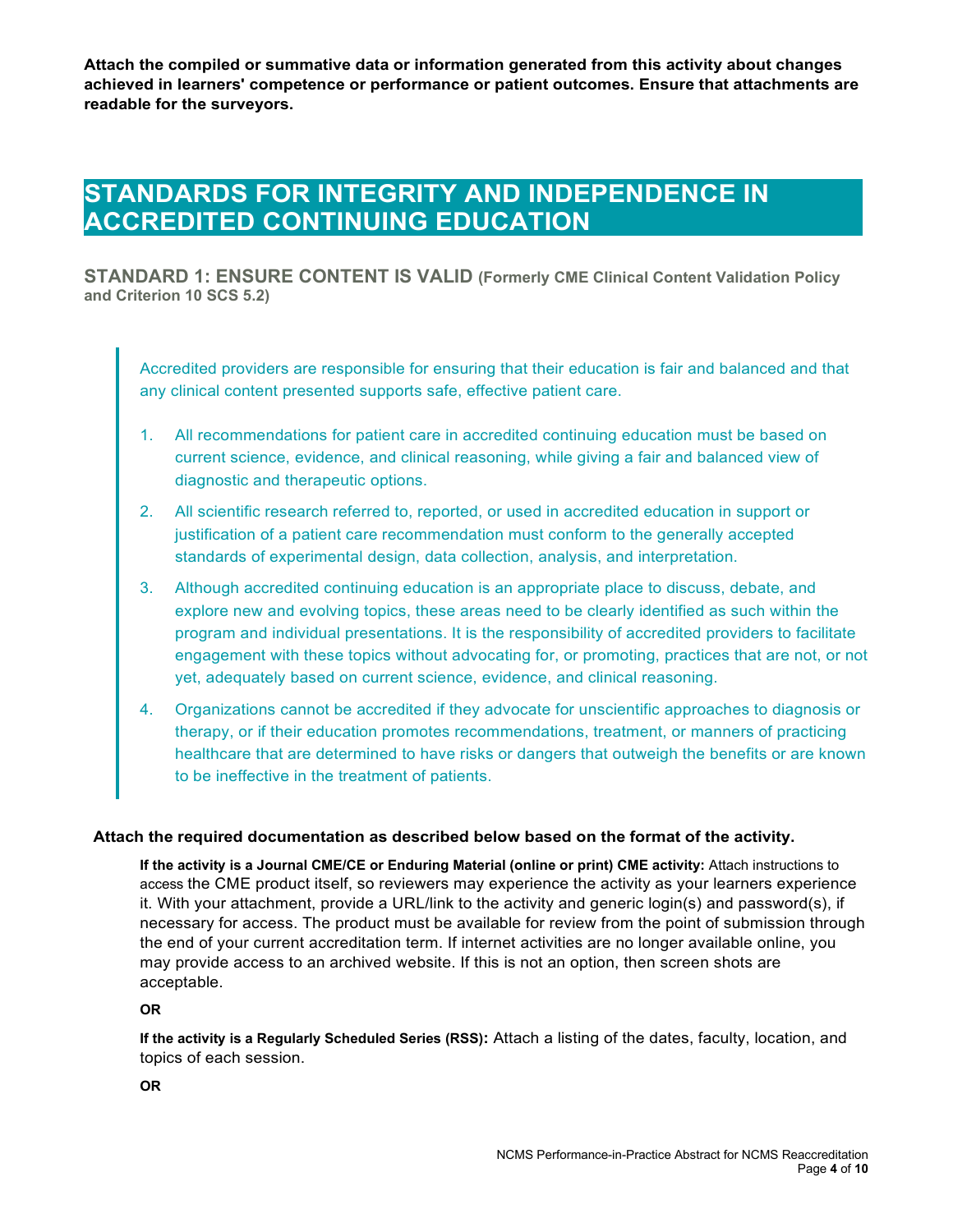**If the activity is Live, a Manuscript Review, Test-Item Writing, Committee Learning, Performance/Quality Improvement, Internet Searching and Learning, Learning from Teaching or Other/Blended Learning activity:** Attach the activity topics/content to include the nature and scope of the CME content (e.g., content outline, agenda, brochure, program book, or announcement).

### **STANDARD 2: PREVENT COMMERCIAL BIAS AND MARKETING IN ACCREDITED CONTINUING EDUCATION (Formerly Criterion 7 [SCS 1] and Criterion 10 [SCS 5.1])**

Accredited continuing education must protect learners from commercial bias and marketing.

- 1. The accredited provider must ensure that all decisions related to the planning, faculty selection, delivery, and evaluation of accredited education are made without any influence or involvement from the owners and employees of an ineligible company.
- 2. Accredited education must be free of marketing or sales of products or services. Faculty must not actively promote or sell products or services that serve their professional or financial interests during accredited education.
- 3. The accredited provider must not share the names or contact information of learners with any ineligible company or its agents without the explicit consent of the individual learner.

#### **We attest that this activity meets the expectations of all three elements of Standard 2.**

 $\Box$  Check box to attest.

**STANDARD 3: IDENTIFY, MITIGATE, AND DISCLOSE RELEVENT FINANCIAL RELATIONSHIPS (Formerly Criterion 7 [SCS 1, 2 & 6])**

Accredited providers must take the following steps when developing accredited continuing education.

Collect information: Collect information from all planners, faculty, and others in control of educational content about all their financial relationships with ineligible companies within the prior 24 months. There is no minimum financial threshold; individuals must disclose all financial relationships, regardless of the amount, with ineligible companies. Individuals must disclose regardless of their view of the relevance of the relationship to the education. Disclosure information must include:

- The name of the ineligible company with which the person has a financial relationship.
- The nature of the financial relationship. Examples of financial relationships include employee, researcher, consultant, advisor, speaker, independent contractor (including contracted research), royalties or patent beneficiary, executive role, and ownership interest. Individual stocks and stock options should be disclosed; diversified mutual funds do not need to be disclosed. Research funding from ineligible companies should be disclosed by the principal or named investigator even if that individual's institution receives the research grant and manages the funds.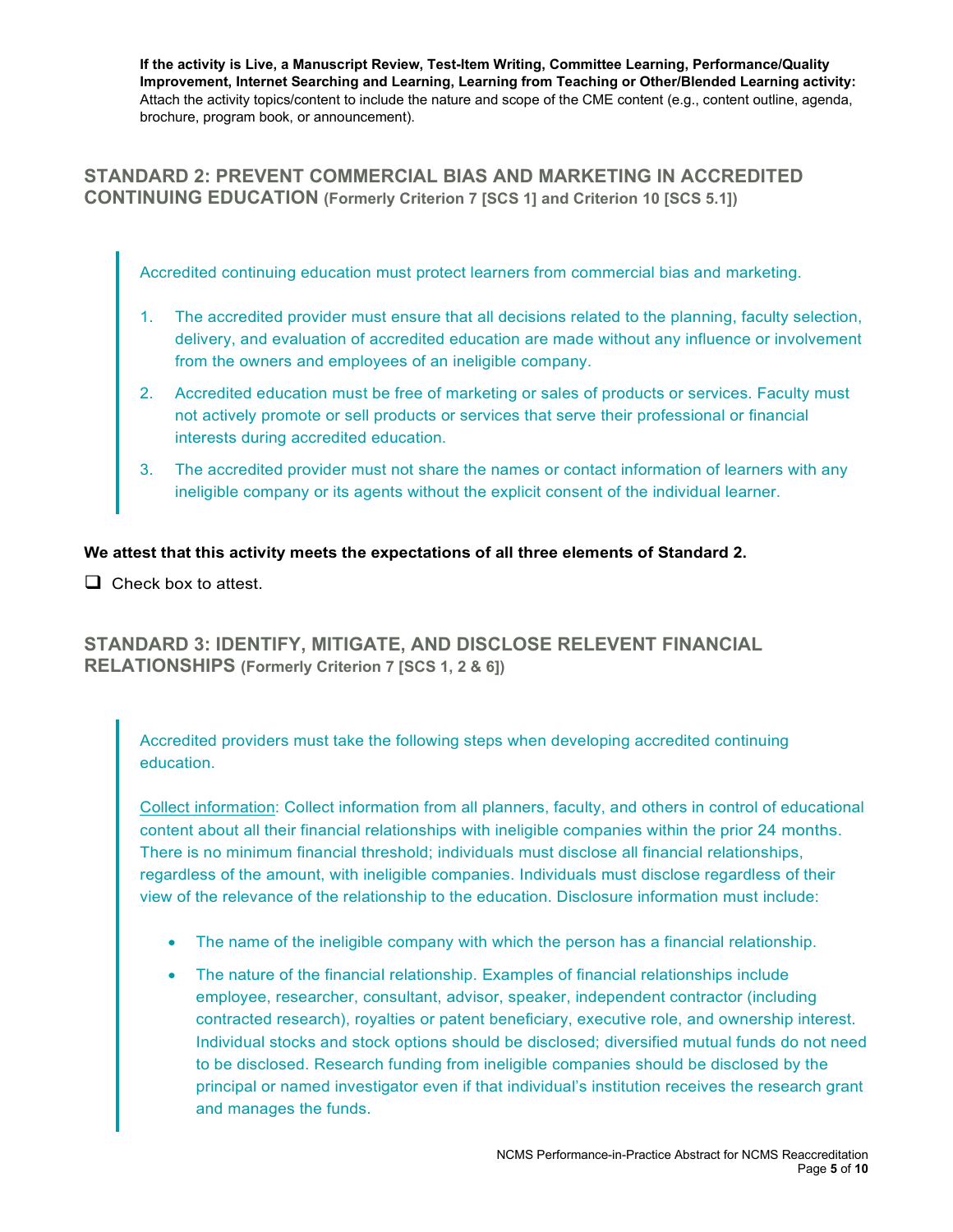Exclude owners or employees of ineligible companies: Review the information about financial relationships to identify individuals who are owners or employees of ineligible companies. These individuals must be excluded from controlling content or participating as planners or faculty in accredited education. There are three exceptions to this exclusion— employees of ineligible companies can participate as planners or faculty in these specific situations:

- When the content of the activity is not related to the business lines or products of their employer/company.
- When the content of the accredited activity is limited to basic science research, such as preclinical research and drug discovery, or the methodologies of research, and they do not make care recommendations.
- When they are participating as technicians to teach the safe and proper use of medical devices, and do not recommend whether or when a device is used.

Identify relevant financial relationships: Review the information about financial relationships to determine which relationships are relevant. Financial relationships are relevant if the educational content an individual can control is related to the business lines or products of the ineligible company.

Mitigate relevant financial relationships: Take steps to prevent all those with relevant financial relationships from inserting commercial bias into content.

- Mitigate relationships prior to the individuals assuming their roles. Take steps appropriate to the role of the individual. For example, steps for planners will likely be different than for faculty and would occur before planning begins.
- Document the steps taken to mitigate relevant financial relationships.

Disclose all relevant financial relationships to learners: Disclosure to learners must include each of the following:

- The names of the individuals with relevant financial relationships.
- The names of the ineligible companies with which they have relationships.
- The nature of the relationships.
- A statement that all relevant financial relationships have been mitigated.

Identify ineligible companies by their name only. Disclosure to learners must not include ineligible companies' corporate or product logos, trade names, or product group messages.

Disclose absence of relevant financial relationships. Inform learners about planners, faculty, and others in control of content (either individually or as a group) with no relevant financial relationships with ineligible companies.

Learners must receive disclosure information, in a format that can be verified at the time of accreditation, before engaging with the accredited education.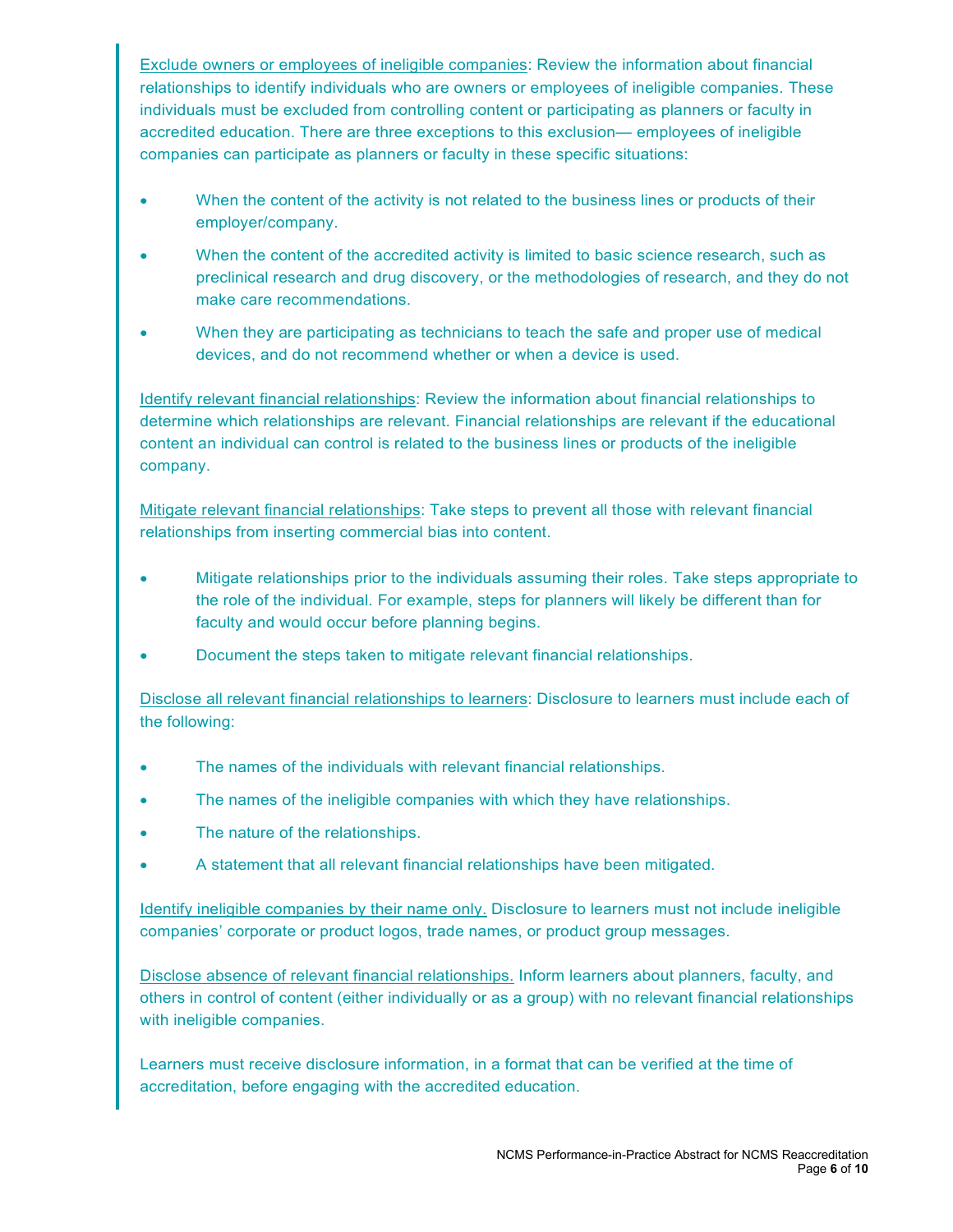**Did this activity meet one of the exceptions listed below?**

- **1. Accredited education that is non-clinical, such as leadership or communication skills training.**
- **2. Accredited education where the learner group is in control of content, such as a spontaneous case conversation among peers.**
- **3. Accredited self-directed education where the learner controls their educational goals and reports on changes that resulted, such as learning from teaching, remediation, or a personal development plan. When accredited providers serve as a source of information for the self-directed learner, they should direct learners only to resources and methods for learning that are not controlled by ineligible companies.**
- $\Box$  Yes  $\Box$  No

**If yes, describe how the activity met the exception.** 

#### **IF THIS ACTIVITY DOES NOT MEET ONE OF THE EXCEPTIONS LISTED ABOVE,**

**Did owner(s)/employee(s) of ineligible companies participate as planners or faculty in this activity?** 

#### **If yes, describe which of the three situations listed below (Standard 3.2) was applicable to their participation as planners or faculty.**

There are three exceptions to this exclusion—employees of ineligible companies can participate as planners or faculty in these specific situations:

- a. When the content of the activity is not related to the business lines or products of their employer/company.
- b. When the content of the accredited activity is limited to basic science research, such as preclinical research and drug discovery, or the methodologies of research, and they do not make care recommendations.
- c. When they are participating as technicians to teach the safe and proper use of medical devices, and do not recommend whether or when a device is used.

#### **Did an ineligible company take the role of non-accredited partner in a joint provider relationship in this activity?**



#### **Attach a single completed example of the form(s), tool(s), or mechanism(s) used to collect information from all planners, faculty, and others in control of the educational content of this activity about their financial relationships with ineligible companies.**

*If you use different form(s), tool(s), or mechanism(s) within your process, attach a single copy example of each version used. Do not submit more than a single example of each form used. In each case, the example provided must be one that was actually completed by a person in control of content for this activity.*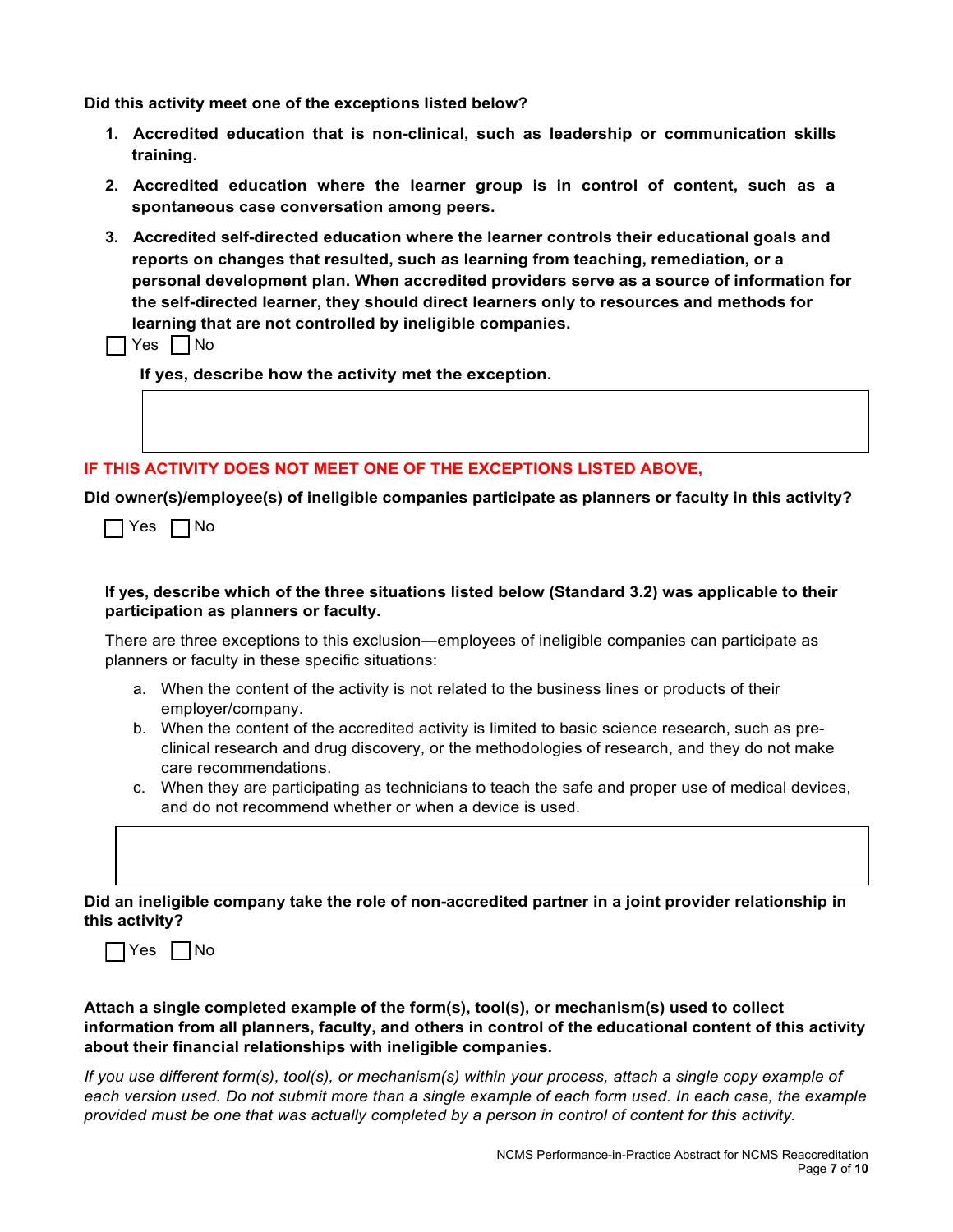#### **Download and complete the spreadsheet linked [here.](https://accme.org/publications/excel-spreadsheet-for-documenting-individuals-control-content-performance-practice)**

#### **Then, attach the spreadsheet as an EXCEL file in the field below. In the spreadsheet, provide the information indicated in each of the five columns as follows. For everyone in control of content, list:**

In the spreadsheet, provide the information indicated in each of the five columns as follows. For everyone in control of content, list:

- a) the name of the individual,
- b) the individual's role(s) (e.g., planner, reviewer, faculty, author, and/or other roles in control of educational content) in the activity,
- c) the name of the ACCME-defined ineligible company(ies) with which the individual has a relevant financial relationship (or if the individual has no relevant financial relationship(s),
- d) the nature of the relationship(s), and
- e) the mechanism(s) implemented to mitigate all relevant financial relationships appropriate to the role(s) of the individuals in the activity.

PLEASE NOTE: EXCEL spreadsheets formatted differently than the ACCME's/NCMS's template, or with other information than the ACCME's/NCMS's template, will not be accepted.

**Attach the information, as disclosed to learners, about the presence or absence of relevant financial relationships for all individuals in control of CME content, if applicable. Also, if applicable, attach the statement, as disclosed to learners, that all relevant financial relationships were mitigated.**

## **STANDARD 4: MANAGE COMMERCIAL SUPPORT APPROPRIATELY (Formerly Criterion 8 (SCS 3))**

Accredited providers that choose to accept commercial support (defined as financial or in-kind support from ineligible companies) are responsible for ensuring that the education remains independent of the ineligible company and that the support does not result in commercial bias or commercial influence in the education. The support does not establish a financial relationship between the ineligible company and planners, faculty, and others in control of content of the education.

- 1. **Decision-making and disbursement**: The accredited provider must make all decisions regarding the receipt and disbursement of the commercial support.
	- a. Ineligible companies must not pay directly for any of the expenses related to the education or the learners.
	- b. The accredited provider may use commercial support to fund honoraria or travel expenses of planners, faculty, and others in control of content for those roles only.
	- c. The accredited provider must not use commercial support to pay for travel, lodging, honoraria, or personal expenses for individual learners or groups of learners in accredited education.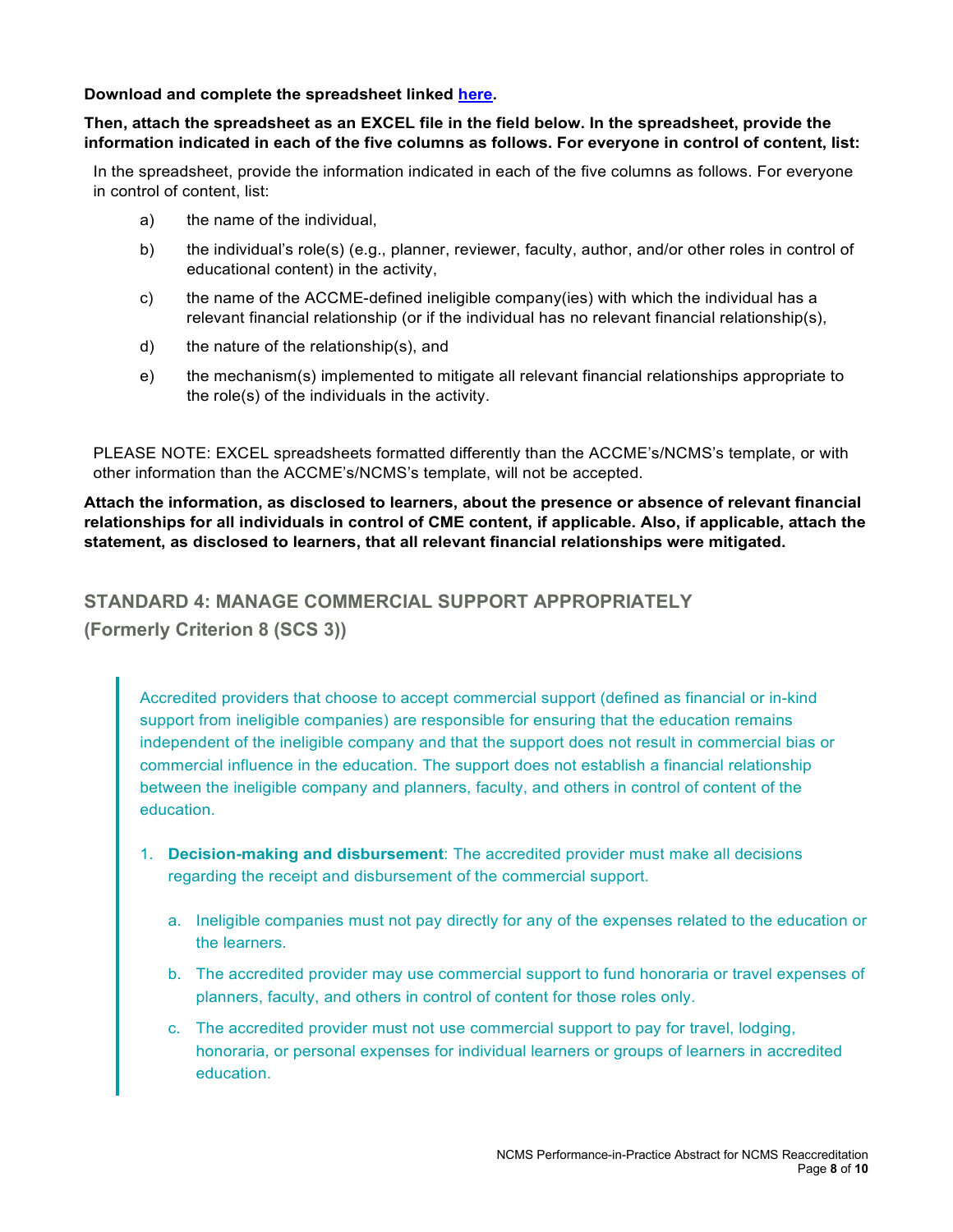| d. The accredited provider may use commercial support to defray or eliminate the cost of the |
|----------------------------------------------------------------------------------------------|
| education for all learners.                                                                  |

| 2. Agreement: The terms, conditions, and purposes of the commercial support must be          |
|----------------------------------------------------------------------------------------------|
| documented in an agreement between the ineligible company and the accredited provider. The   |
| agreement must be executed prior to the start of the accredited education. An accredited     |
| provider can sign onto an existing agreement between an accredited provider and a commercial |
| supporter by indicating its acceptance of the terms, conditions, and amount of commercial    |
| support it will receive.                                                                     |

| 3. <b>Accountability</b> : The accredited provider must keep a record of the amount or kind of |  |  |
|------------------------------------------------------------------------------------------------|--|--|
| commercial support received and how it was used, and must produce that accounting, upon        |  |  |
| request, by the accrediting body or by the ineligible company that provided the commercial     |  |  |
| support.                                                                                       |  |  |

| 4 | <b>Disclosure to learners:</b> The accredited provider must disclose to the learners the name(s) of |  |  |
|---|-----------------------------------------------------------------------------------------------------|--|--|
|   | the ineligible company(ies) that gave the commercial support, and the nature of the support if it   |  |  |
|   | was in-kind, prior to the learners engaging in the education. Disclosure must not include the       |  |  |
|   | ineligible companies' corporate or product logos, trade names, or product group messages.           |  |  |

#### **Did your organization correctly enter in PARS whether or not this activity received commercial support?**

 $\Box$  Yes  $\Box$  No

**If no, provide a brief explanation of the correction.**

**Did this activity receive commercial support?** 

#### $\Box$  Yes  $\Box$  No

**If yes, complete the table below. List the name(s) of the commercial supporter(s) of this activity and the dollar value of any monetary commercial support and/or indicate nonmonetary (in-kind) support.** 

| <b>Name of Commercial</b><br><b>Supporter</b> | <b>Type of Support</b>                              | <b>Amount of Monetary Support (in US</b><br>dollars), if any<br>(Not applicable for in-kind support) |
|-----------------------------------------------|-----------------------------------------------------|------------------------------------------------------------------------------------------------------|
|                                               | $\Box$ Monetary<br>□ Non-Monetary (In-Kind)         |                                                                                                      |
|                                               | $\Box$ Monetary<br>$\Box$ Non-Monetary (In-Kind)    | \$                                                                                                   |
|                                               | Monetary<br>$\Box$<br>$\Box$ Non-Monetary (In-Kind) | \$                                                                                                   |
|                                               | $\Box$ Monetary<br>□ Non-Monetary (In-Kind)         | $\mathbb{S}$                                                                                         |